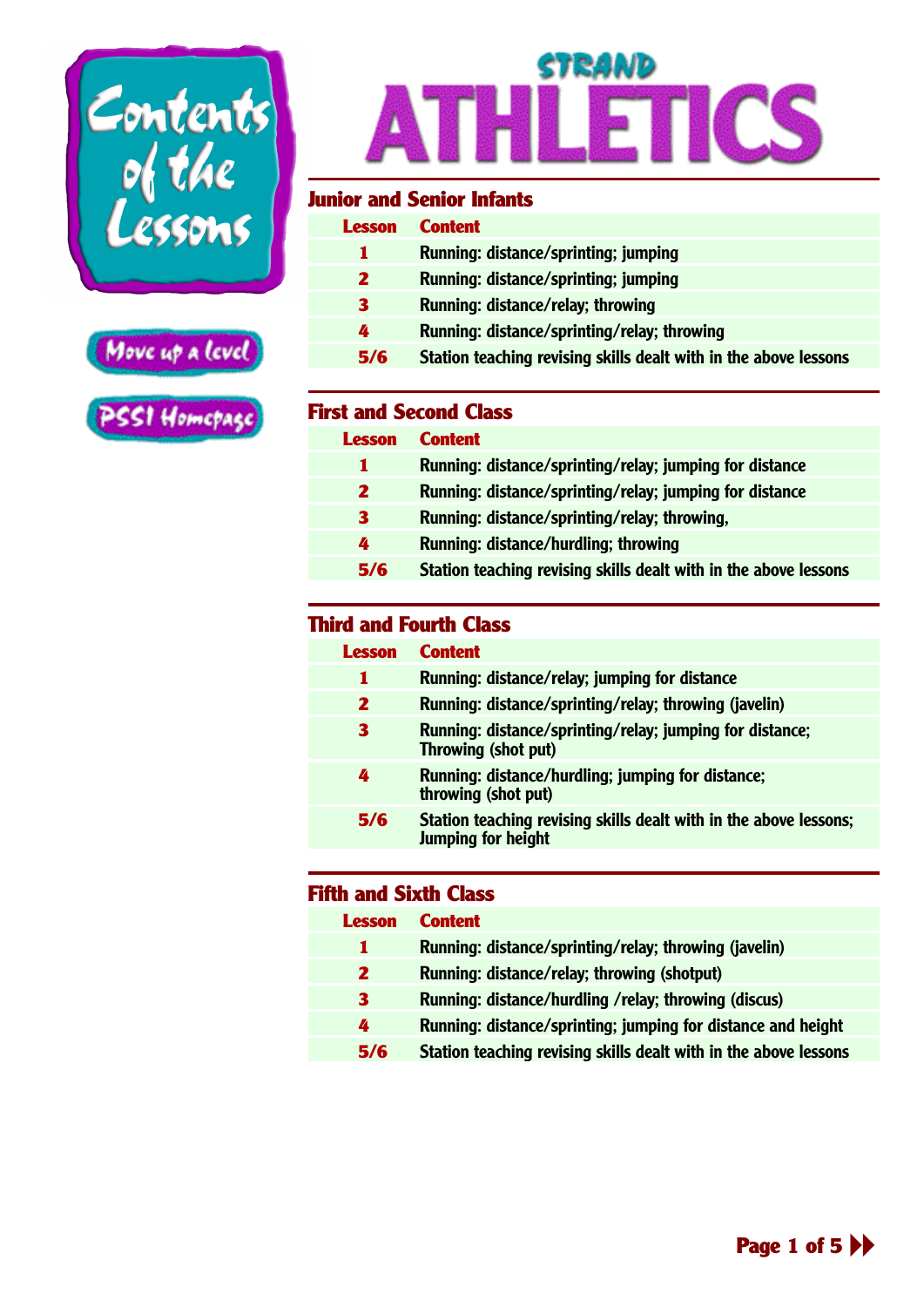<span id="page-1-0"></span>





#### **Junior and Senior Infants**

| <b>Lesson</b> | <b>Content</b>                             |
|---------------|--------------------------------------------|
| т             | <b>Explore moving different body parts</b> |
| 2             | <b>Explore body shapes</b>                 |
| З             | <b>Explore body shapes</b>                 |
| 4             | <b>Explore body actions</b>                |
| 5             | Dynamics of strong and light               |
| 6             | Dynamics of strong and light: story dance  |
|               |                                            |

#### **First and Second Class**

| <b>Lesson</b> | <b>Content</b>                             |
|---------------|--------------------------------------------|
|               | <b>Explore moving different body parts</b> |
| 2             | <b>Explore body shapes</b>                 |
| З             | <b>Explore body actions</b>                |
| 4             | <b>Explore shape outline</b>               |
| 5             | Dynamics of strong and light               |
| 6             | Dynamics of strong and light: story dance  |
|               |                                            |

#### **Third and Fourth Class**

| Lesson | <b>Content</b>                                                  |
|--------|-----------------------------------------------------------------|
| 1      | Moving different body parts                                     |
| 2      | Working with body shapes,                                       |
| З      | <b>Develop body actions</b>                                     |
| 4      | <b>Explore floor pathways</b>                                   |
| 5      | Dynamics of strong and light; story dance                       |
| 6      | Dynamics of strong and light, sudden and sustained; story dance |

#### **Fifth and Sixth Class**

#### **Lesson Content**

- **Body actions shapes, levels, and directions**
- **Develop Shape outline**
- **Develop air and floor pathways**
- **Dancing with a prop**
- **Dynamics of strong and light, sudden and sustained; story dance**
	- **Dynamics of strong and light, sudden and sustained; story dance**

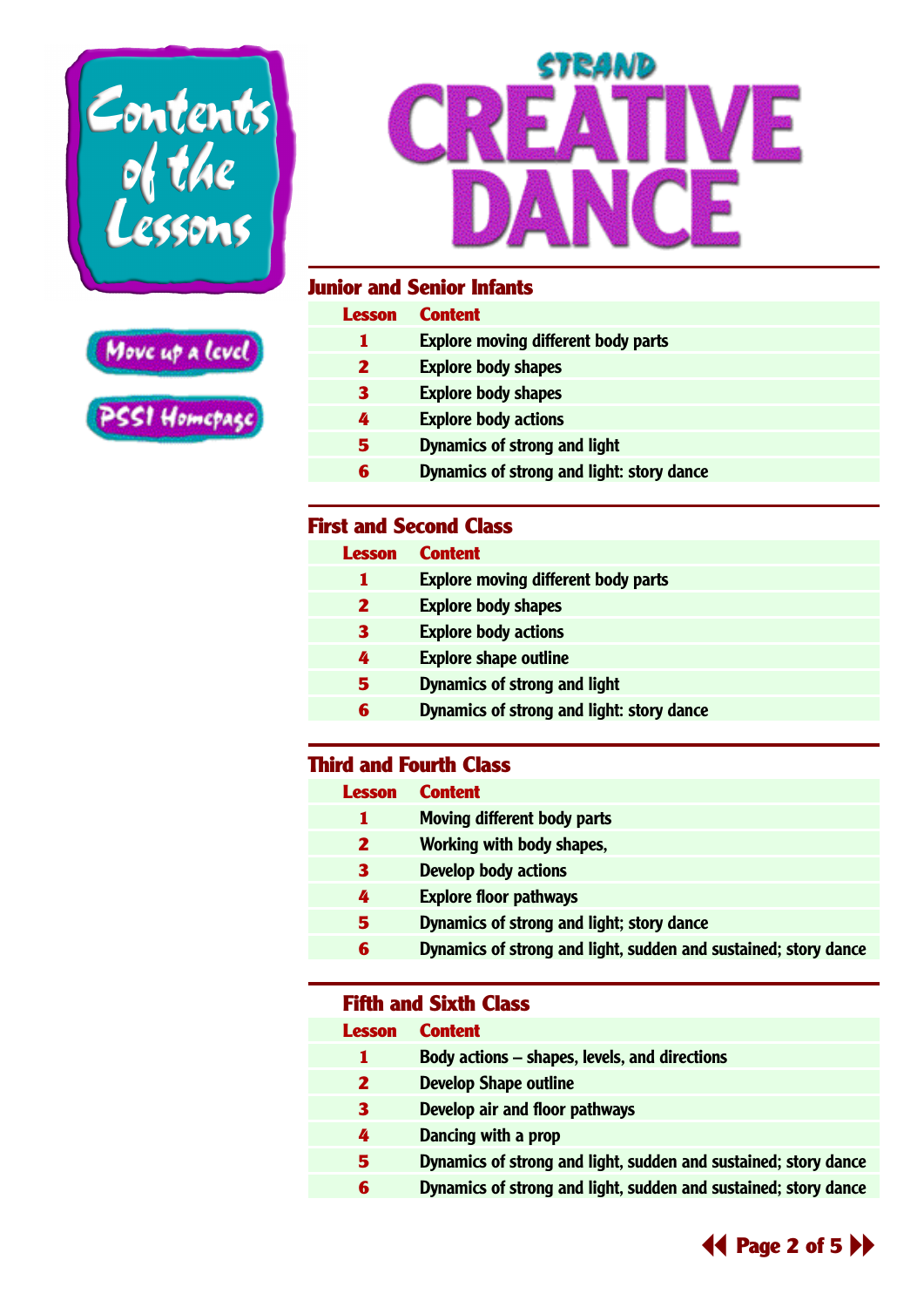<span id="page-2-0"></span>





#### **Junior and Senior Infants**

| <b>Lesson</b> | <b>Content</b>                                  |
|---------------|-------------------------------------------------|
| $1 - 3$       | Throwing and catching activities using beanbags |
| 4-5           | <b>Ball handling skills</b>                     |
| $6-8$         | <b>Kicking skills</b>                           |
| 9             | Striking skills using a racket                  |
| 10            | Striking skills using a stick                   |
|               |                                                 |

#### **First and Second Class**

| Lesson  | <b>Content</b>                                  |
|---------|-------------------------------------------------|
| 1       | Throwing and catching activities using beanbags |
| $2 - 4$ | <b>Ball handling skills</b>                     |
| 5.      | Station teaching revising ball handling skills  |
| $6-7$   | <b>Kicking skills</b>                           |
| 8       | <b>Station teaching revising kicking skills</b> |
| 9       | Striking skills using a racket                  |
| 10      | Striking skills using a stick                   |

#### **Third and Fourth Class**

| <b>Lesson</b> | <b>Content</b>                                   |
|---------------|--------------------------------------------------|
| 1             | <b>Ball handling skills</b>                      |
| 2             | Station teaching/small sided ball handling games |
| 3             | <b>Kicking skills</b>                            |
| 4             | Station teaching/small sided kicking games       |
| 5             | Striking skills using a racket                   |
| 6             | <b>Station teaching revising racket skills</b>   |
| 7             | Striking skills using a stick                    |
| 8             | Station teaching/ small sided striking games     |

| <b>Lesson</b> | <b>Content</b>                                          |
|---------------|---------------------------------------------------------|
| 1             | <b>Ball handling skills</b>                             |
| 2             | Small sided ball handling games                         |
| 3             | Striking skills using a hand – volley, small sided game |
| 4             | Striking skills using a hand – volley, small sided game |
| 5             | <b>Kicking skills</b>                                   |
| 6             | Small sided ball handling games using an oval ball      |
| 7             | Striking skills using a racket                          |
| 8             | Station teaching/small sided striking games             |
|               |                                                         |

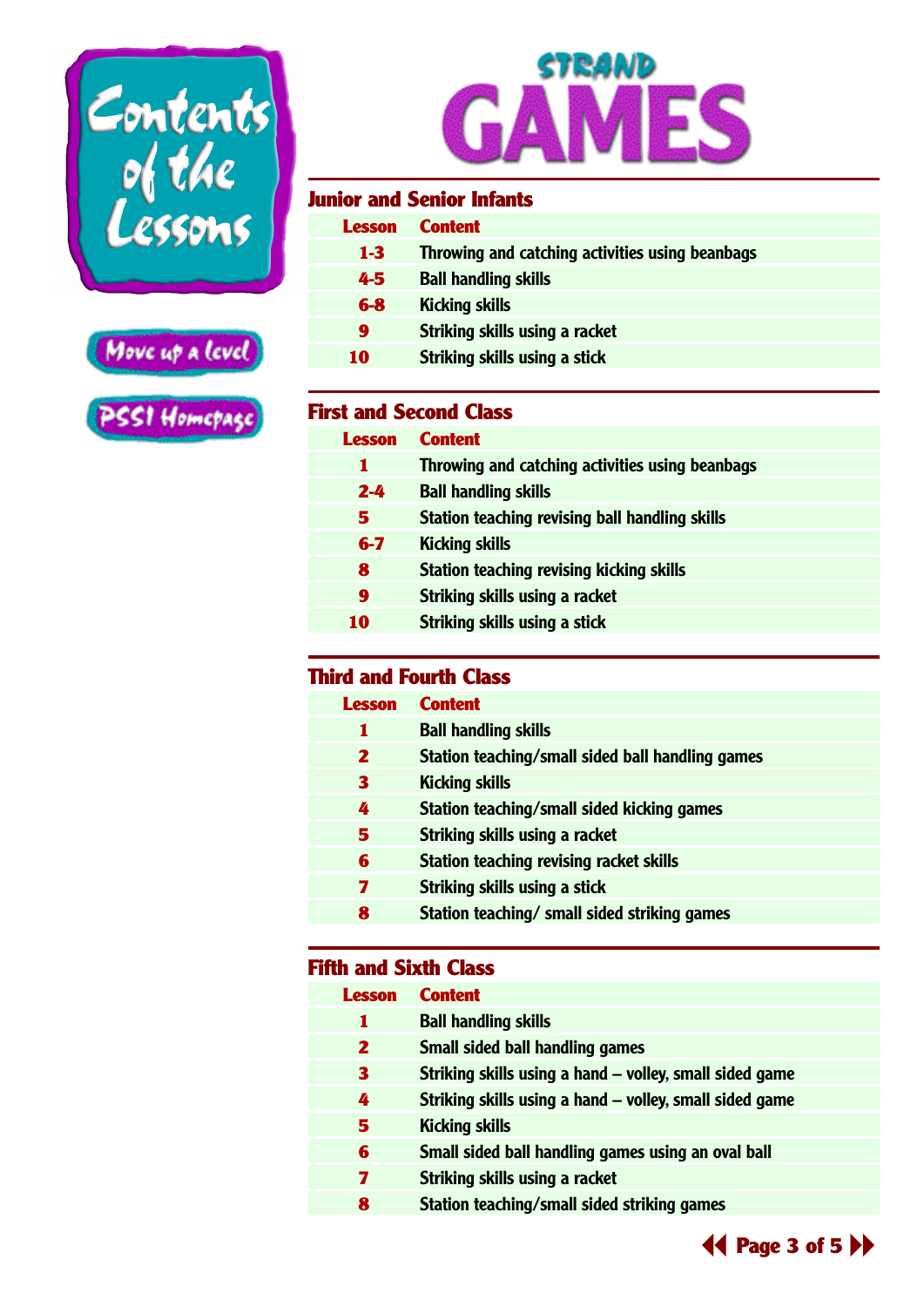<span id="page-3-0"></span>



# STRAND

#### **Junior and Senior Infants**

| Lesson | <b>Content</b>                                      |
|--------|-----------------------------------------------------|
|        | <b>Travel</b>                                       |
| 2      | <b>Travel</b> ; Jumping                             |
| З      | <b>Travelling on hands and feet; Shape</b>          |
| 4      | Travel; Curling and Stretching; Rocking and Rolling |
| 5      | <b>Travelling</b> ; Balance                         |
|        | <b>Travelling; Balance; Sequence</b>                |

#### **First and Second Class**

| Lesson | <b>Content</b>                                         |
|--------|--------------------------------------------------------|
| 1      | <b>Travel; Jumping; Rolling</b>                        |
| 2      | <b>Travel; Curling and Stretching; Sequence</b>        |
| З      | <b>Travel; Jumping; Twisting and Turning; Sequence</b> |
| 4      | <b>Travel; Balance; Sequences</b>                      |
| 5      | Sequences; Balance; Transfer weight                    |
| 6      | <b>Travel</b> ; Pair Work                              |
|        |                                                        |

#### **Third and Fourth Class**

| Lesson           | <b>Content</b>                                   |
|------------------|--------------------------------------------------|
|                  | Travel; Balance; Sequences; Rolling              |
| 2                | <b>Travel</b> ; Shape; Balance                   |
| З                | <b>Rolling; Balance; Sequences; Partner work</b> |
| $\boldsymbol{Z}$ | <b>Counterbalance; Pair sequence</b>             |
| 5                | <b>Counterbalance; Pair sequence</b>             |
| 6                | Counterbalance; Pair sequence                    |

| Lesson | <b>Content</b>                                       |
|--------|------------------------------------------------------|
|        | <b>Symmetry</b>                                      |
| 2      | <b>Symmetry; Pair work</b>                           |
| 3      | <b>Asymmetry; Pair work</b>                          |
| 4      | Symmetry and Asymmetry; Partner work; Specific skill |
| 5      | <b>Counterbalance; Sequence; Specific Skill</b>      |
| 6      | <b>Counterbalance; Sequence</b>                      |